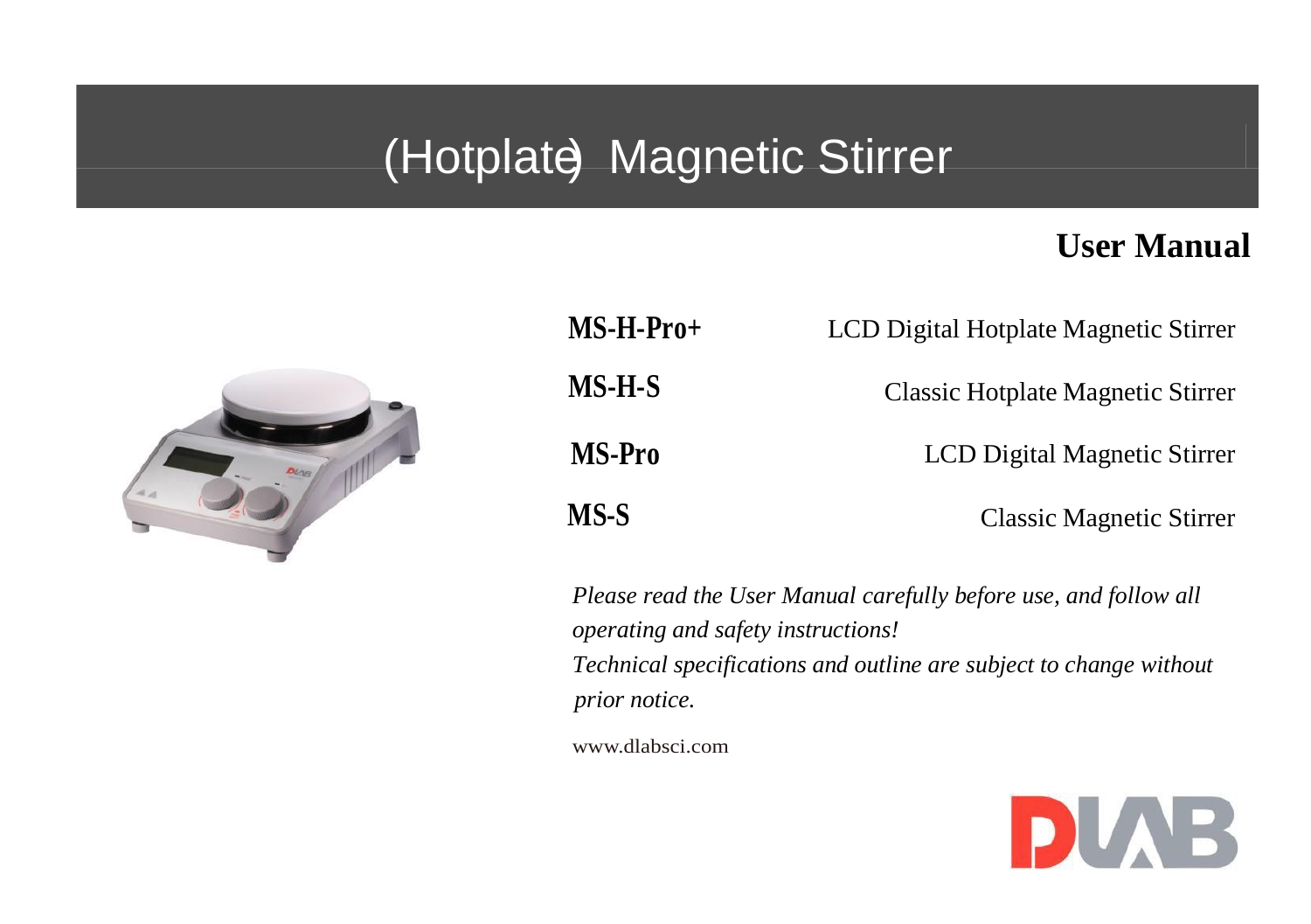### **Contents**

| 1. |                                                 |  |
|----|-------------------------------------------------|--|
| 2. |                                                 |  |
| 3. |                                                 |  |
|    |                                                 |  |
|    |                                                 |  |
| 4. |                                                 |  |
|    |                                                 |  |
|    |                                                 |  |
| 5. |                                                 |  |
| 6. | Function: Heating (LCD digital hotplate model)8 |  |
|    | 6.1 Working with external temperature sensor  9 |  |
|    |                                                 |  |
| 7. |                                                 |  |
| 8. |                                                 |  |
| 9. |                                                 |  |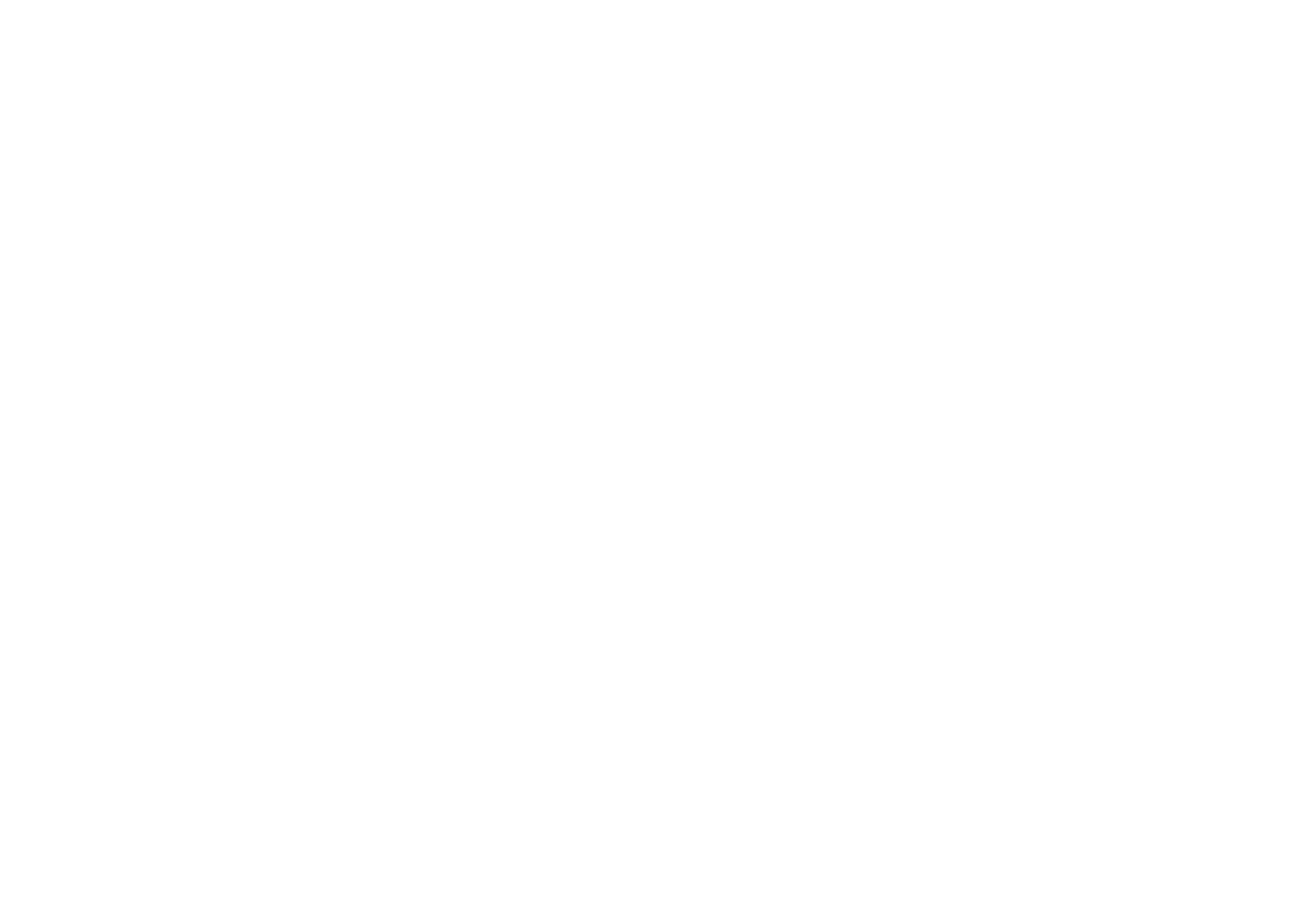### **Preface**

Welcome to the "(Hotplate) Magnetic Stirrer User Manual". Users should read this Manual carefully, follow the instructions and procedures, and be aware of all the cautions when using this instrument.

### **Service**

.

When help needed, you can always contact the Service Department of manufacturer for technical support in the following ways:

Please provide the customer care representative with the following information:

- Serial number (on the rear panel)
- Certification
- Description of problem (i.e., hardware or software)
- Methods and procedures adopted to resolve the problems
- Your contact information

## **Warranty**

This instrument is warranted to be free from defects in materials and workmanship under normal use and service, for a period of 24 months from the date of invoice. The warranty is extended only to the original purchaser. It shall not apply to any product or parts which have been damaged on account of improper installation, improper connections, misuse, accident or abnormal conditions of operation.

For claims under the warranty please contact your local supplier. You may also send the instrument directly to manufacturer, enclosing the invoice copy and by giving reasons for the claim.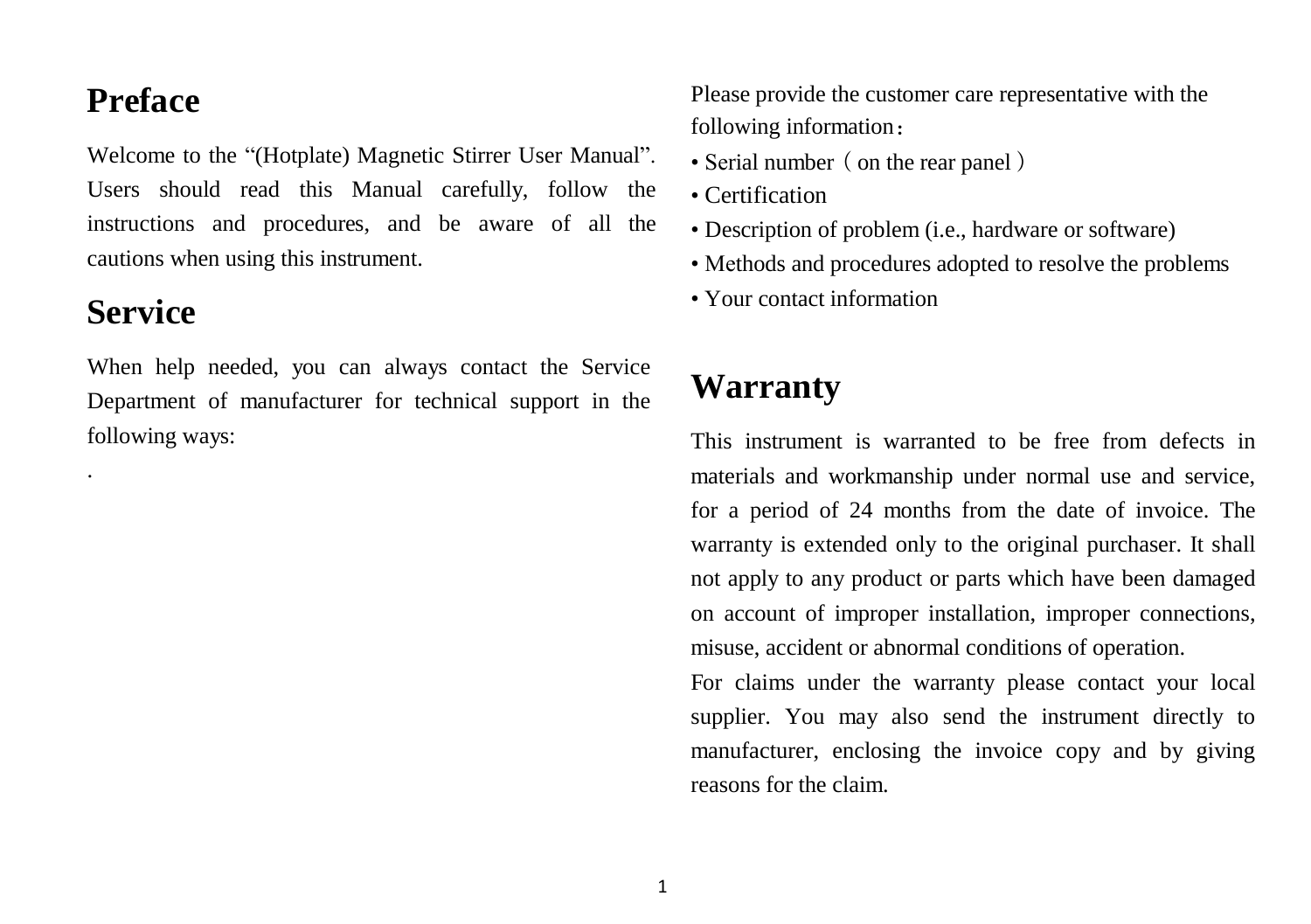## **1. Safety Instructions**

#### Warning!

- Read the operating instructions carefully before use.
- Ensure that only trained staff works with the instrument.

Risk of burn!

- Caution when touch the housing parts and the hotplate which can reach temperature of  $340 \, \text{C}$ .
- Pay attention to the residual heat after switching off.

Protective ground contact!

Make sure that socket must be grounded (protective ground contact) before use.

• When working wear personal safety guards to avoid the risk from:

- Splashing and evaporation of liquids
- Release of toxic or combustible gases

• Set up the instrument in a spacious are on a stable, clean, non-slip, dry and fireproof surface. Do not operate the instrument in explosive atmospheres, with hazardous

substances or under water.

- Gradually increase the speed, reduce the speed if:
	- Stirring bar breaks away due to high speed
- The instrument is not running smoothly, or container moves on the base plate
- Temperature must always be set to at least 50℃ lower than the fire point of the media used.

• Be aware of hazards due to:

- Flammable materials or media with a low boiling temperature

- Overfilling of media

- Unsafe container

- Process pathogenic materials only in closed vessels.
- If the case of the stirrer bar is PTFE, please note:

- Elemental fluorine, three fluoride and alkali metals will corrode the PTFE and Halogen alkanes make it expansion at room temperature

- Molten alkali, alkaline earth metals or their solution, as well as the powder in second and third ethnic of the Periodic Table of Elements will have chemical reaction with PTFE when temperature reaches  $300 \sim 400$  °C.

• Check the instrument and accessories prior to each use. Do not use damaged components. Safe operation is only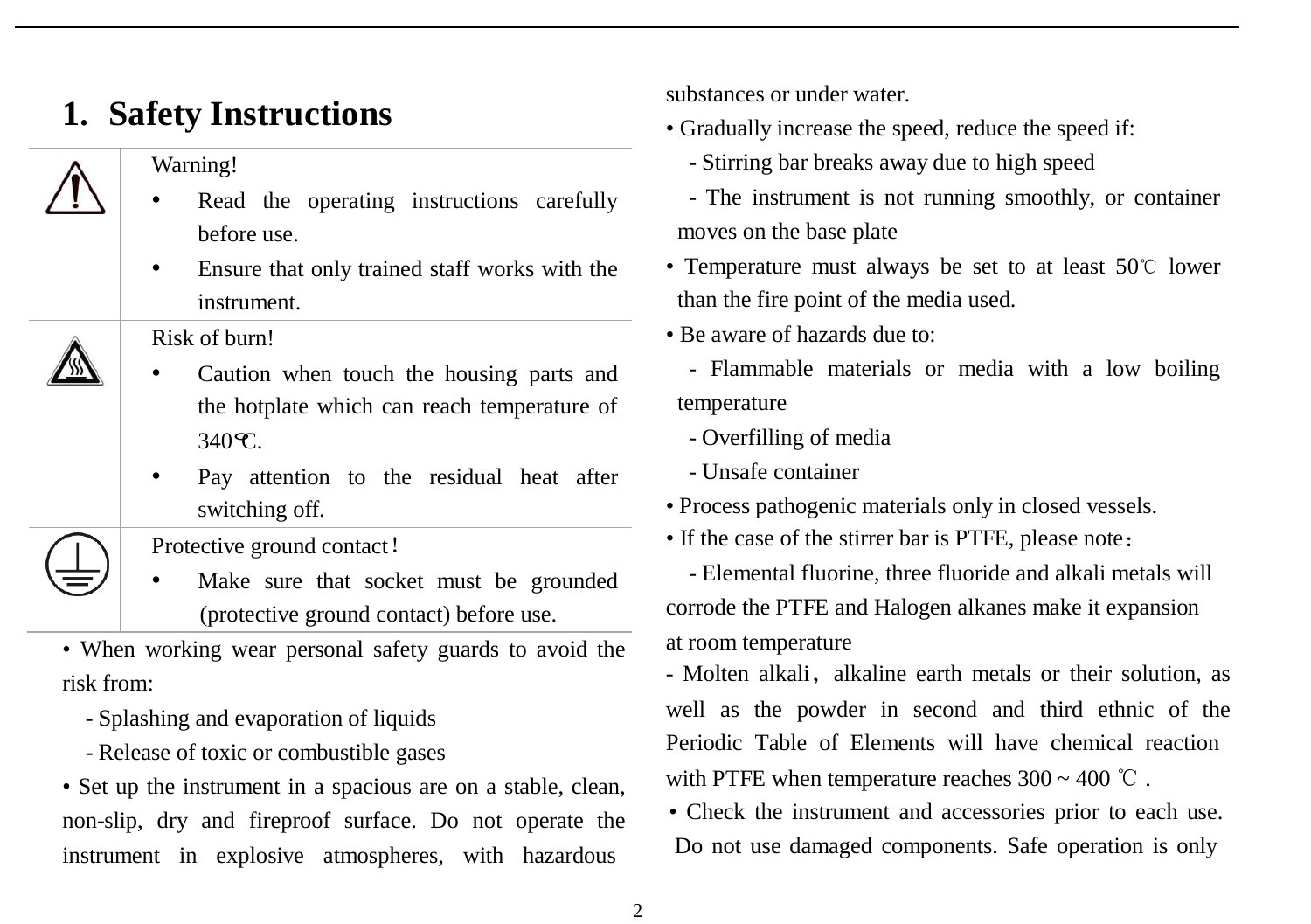guaranteed with the accessories described in the "Accessories" chapter. Accessories must be securely attached to the device and can not come off by themselves. Always disconnect the plug before fitting accessories.

• When the external temperature sensor needed, the tip of the measuring sensor must be at least 5-10mm from vessel bottom and wall.

- The instrument can only be disconnected from the main power supply by pulling out the main or the connector plug.
- The voltage stated on the label must correspond to the main power supply.
- Ensure that the main power supply cable does not touch the hotplate. Do not cover the device.
- The instrument may only be opened by experts.
- Keep away from high magnetic field.

### **2. Proper Use**

The instrument is designed for mixing and/or heating liquids in schools, laboratories or factories.

• Observe the minimum distances between the devices, between the device and the wall and above the assembly (min. 100 mm)



Figure 1

This device is not suitable for using in residential areas or other constraints mentioned in Chapter 1.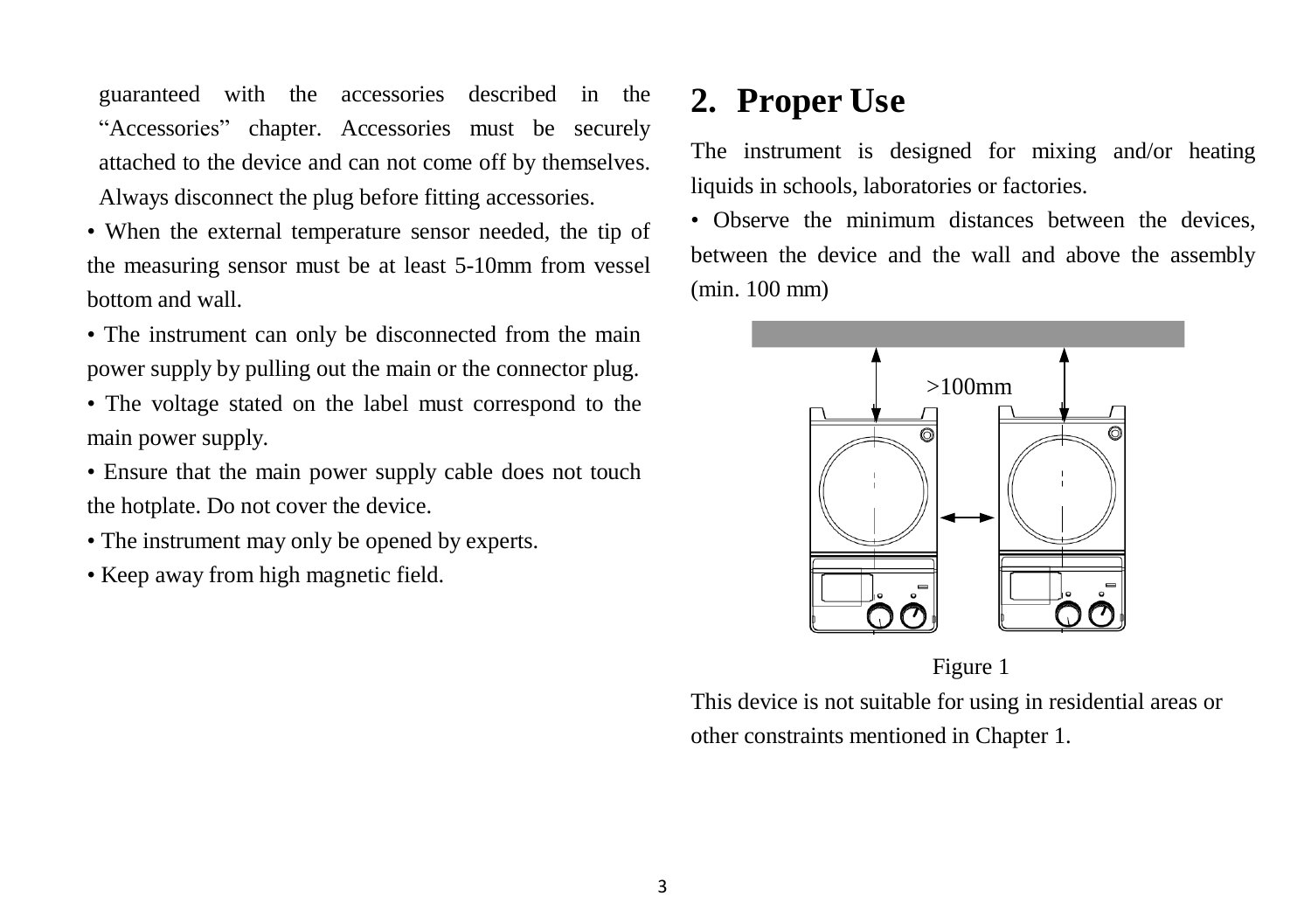## **3. Inspection**

### **3.1 Receiving Inspection**

Unpack the equipment carefully and check for any damages which may have arisen during transport. Please contact manufacturer/supplier for technical support.



#### **Note:**

If there is any apparent damage to the system, please do not plug it into the power line.

### **3.2 Listing of Items**

The package includes the following items:

| <b>Items</b>       | Qty |
|--------------------|-----|
| Main unit          |     |
| Power cable        |     |
| Stirrer bar        |     |
| <b>User Manual</b> |     |
| 77.11.1            |     |

Table 1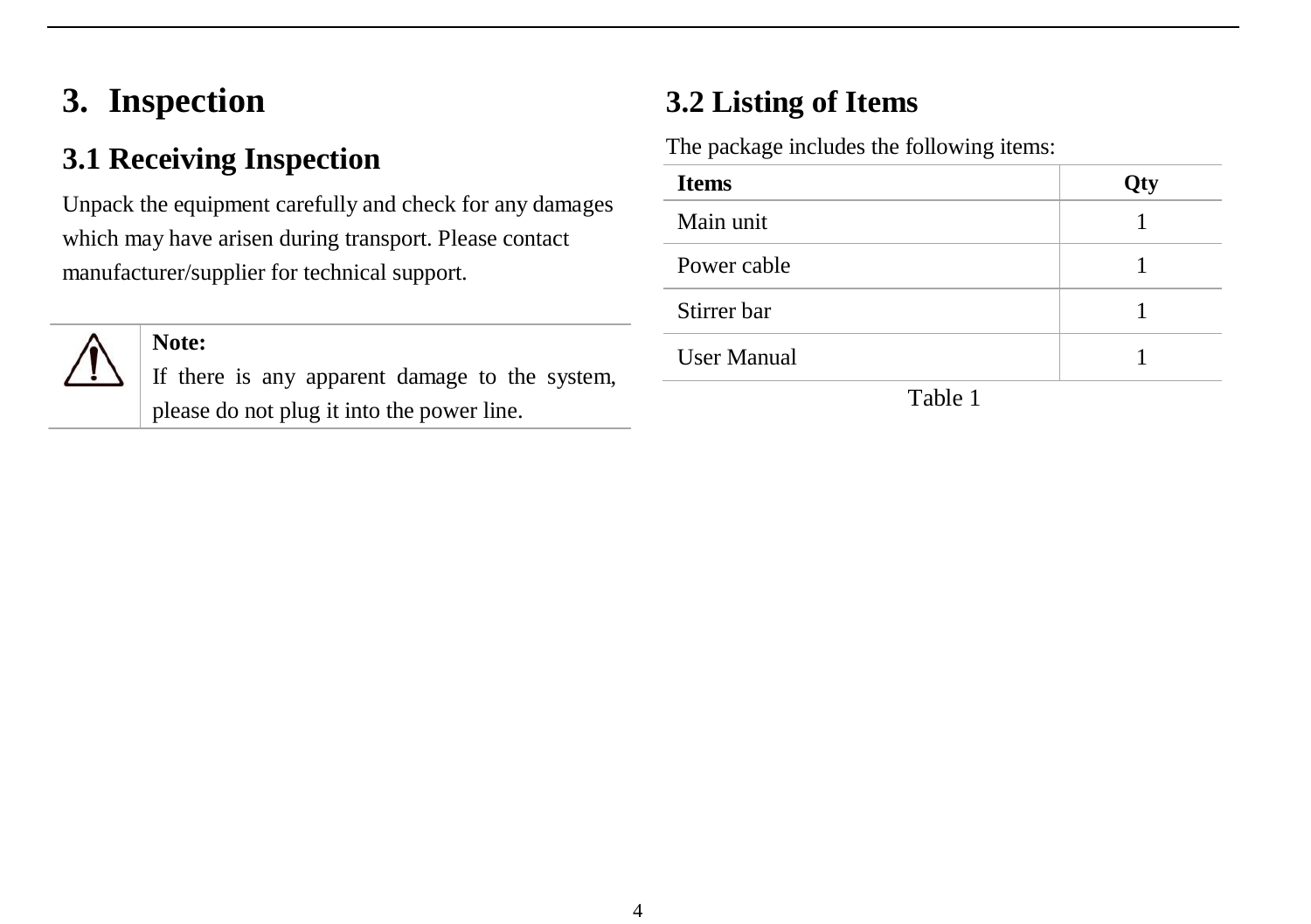## **4. Control**

### **4.1 Control elements**



Figure 2 LCD Digital model



Figure 4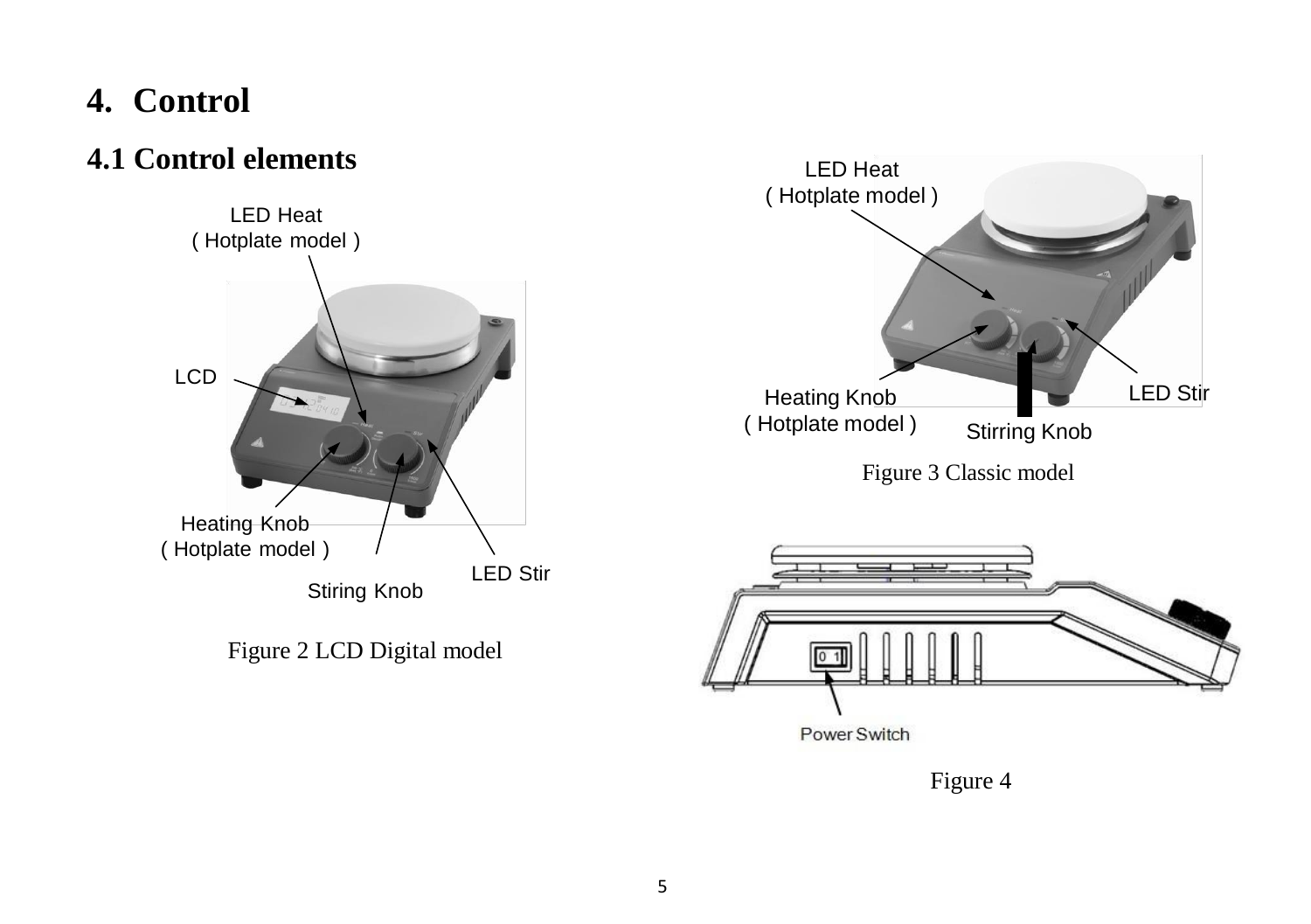| <b>Items</b>              | <b>Descriptions</b>                                                    |  |  |
|---------------------------|------------------------------------------------------------------------|--|--|
| Stirring knob             | Set the rated rotary speed. The function "Stirring" is switched ON or  |  |  |
| Stir                      | OFF via push ON/OFF the knob.                                          |  |  |
| <b>Heating knob Heat</b>  | Set the rated temperature. The function "heating" is switched ON or    |  |  |
| (Hotplate model)          | OFF via push ON/OFF the knob.                                          |  |  |
| <b>LCD</b>                | LCD displays the real working state and all settings.                  |  |  |
| LED Heat (Hotplate model) | When the heating function is switched ON, the LED Heat is lit.         |  |  |
| <b>LED Stir</b>           | When the stirring function is switched ON, the LED Stir is lit.        |  |  |
| Power Switch              | Switch ON or OFF the instrument.                                       |  |  |
|                           | Set the rated rotary speed in the safe stirring range from 0 to 1500   |  |  |
|                           | rpm. The function "Stirring" is switched ON or OFF via the knob.       |  |  |
|                           | Set the rated temperature in the safe temperature range from room      |  |  |
| (Hotplate model)          | temperature to 340 $\,$ . The function "heating" is switched ON or OFF |  |  |
|                           | via the knob.                                                          |  |  |
| LED heat (Hotplate model) | When the heating function is switched ON, the LED Heat is lit.         |  |  |
| <b>LED</b> Power          | When the device is switched ON, the LED power is lit.                  |  |  |
| Power switch              | Switch ON or OFF.                                                      |  |  |
|                           | Stirring knob Stir<br><b>Heating knob Heat</b><br>$T_0 h l_0 \Omega$   |  |  |

Table 2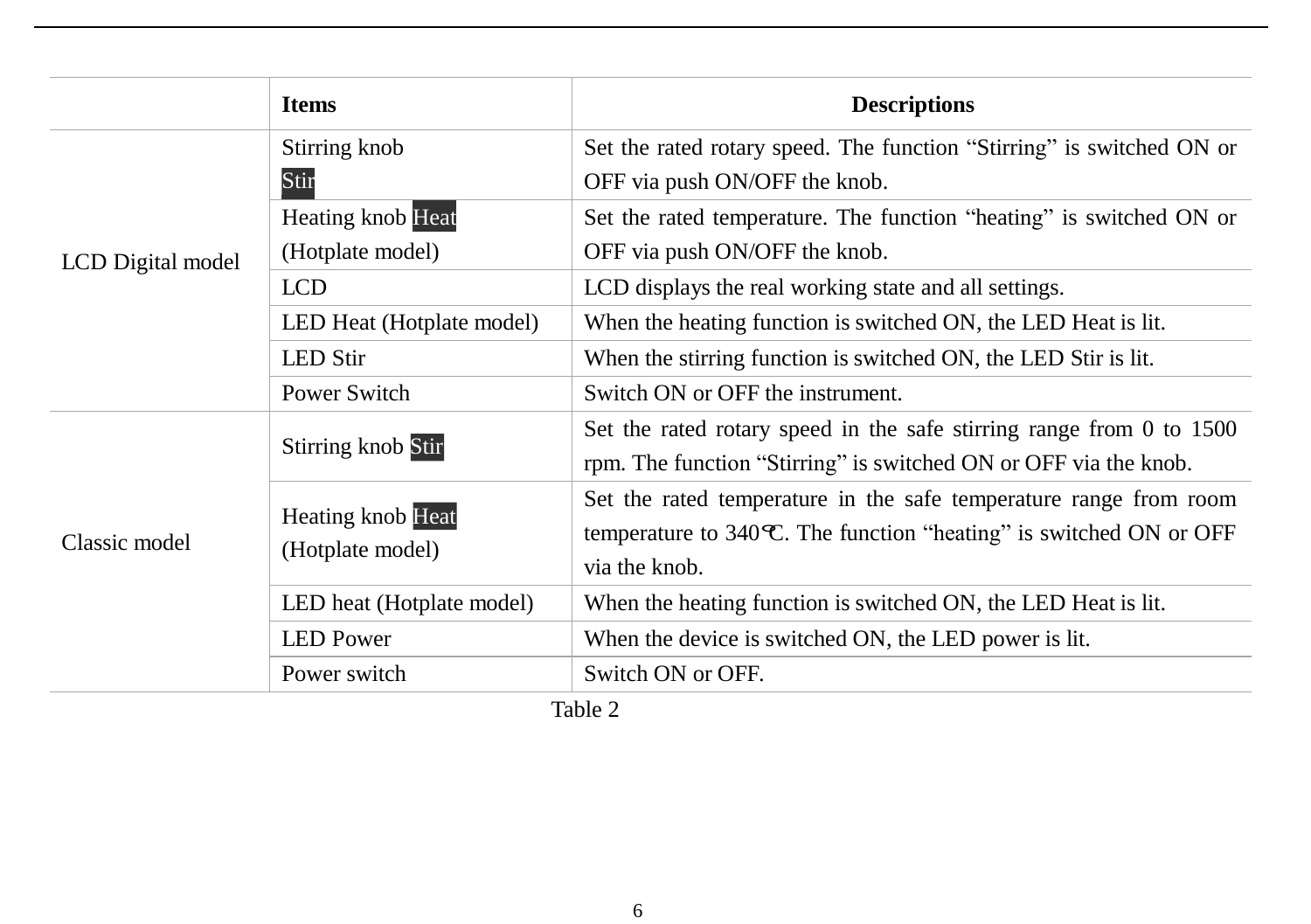

### **4.2 Display (LCD digital model)**

| п |  |
|---|--|
|---|--|

| <b>Characters</b>     | <b>Descriptions</b>                                      |  |  |  |
|-----------------------|----------------------------------------------------------|--|--|--|
| Temp and $\mathbb{C}$ | Display temperature when the heating                     |  |  |  |
|                       | function is switched ON.                                 |  |  |  |
| Stir                  | Display stirring state when the stirring                 |  |  |  |
|                       | function is switched ON.                                 |  |  |  |
| Hot                   | Display hot warning if the heating plate                 |  |  |  |
|                       | temperature is above $50 \text{ }^{\circ}\text{C}$ after |  |  |  |
|                       | switching OFF the heating function.                      |  |  |  |
| Probe                 | Display when using external probe.                       |  |  |  |
| Remote                | Display in case of remote control.                       |  |  |  |

| Err     | Display in case of error happening.                    |  |  |
|---------|--------------------------------------------------------|--|--|
|         | Rated value/Real   Display value in case of heating or |  |  |
| value   | stirring function switching ON.                        |  |  |
| Table 3 |                                                        |  |  |

#### **Note**:

If both heating and stirring functions have been started at the same time, heating function always has higher priority. If in this case speed is  $\frac{1}{\text{External probe}}$  Hotplate waning changed via the stirring knob, it displays stirring speed and reverses to temperature in the duration of 5 seconds.

## **5. Trial Run**

• Make sure the required operating voltage and power supply voltage match.

- Ensure the socket must be properly grounded.
- Plug in the power cable, ensure the power is on and begin initializing.

• Add the medium into the vessel with an appropriate stirring bar.

• Place vessel on the work plate.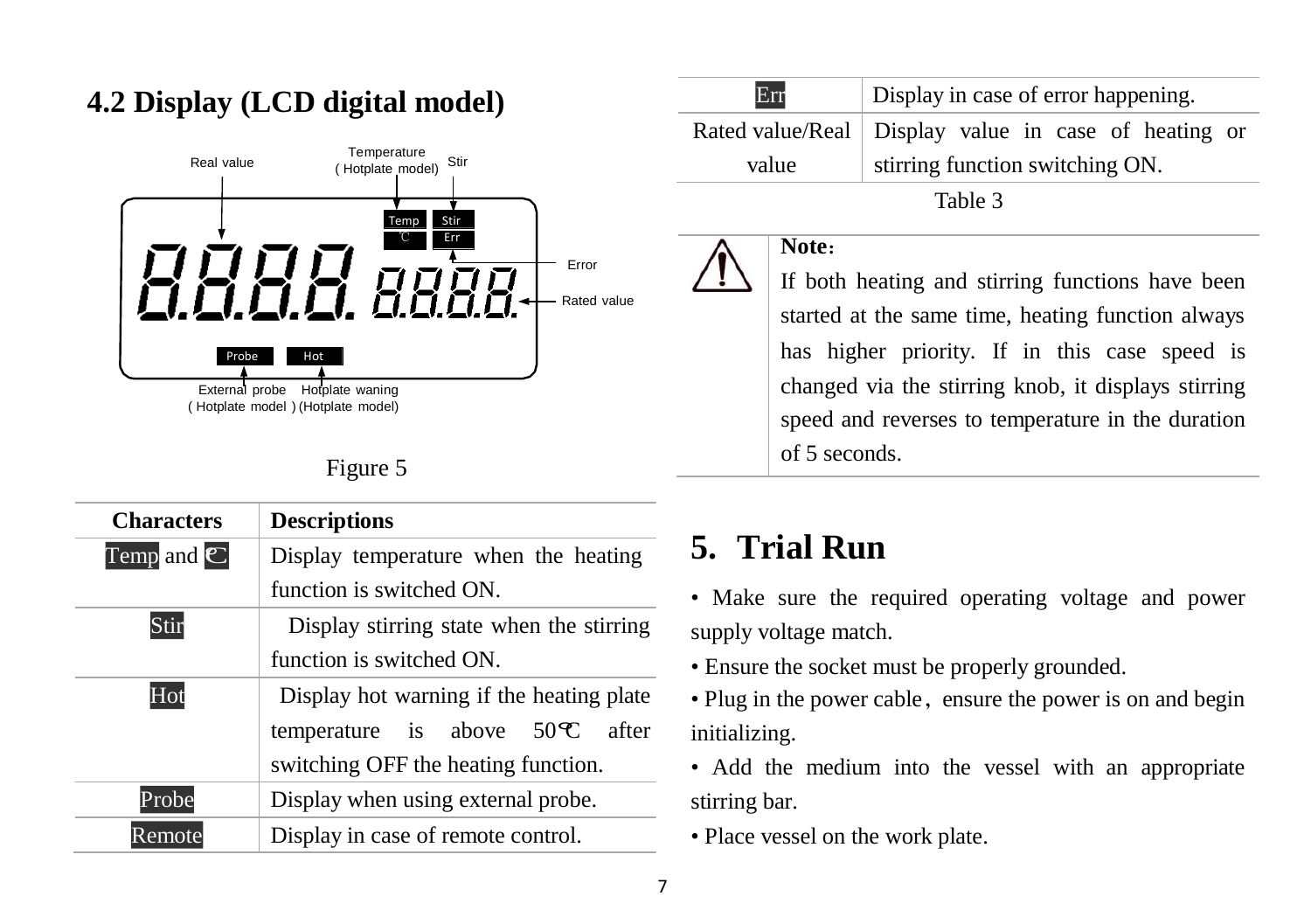- Set the target stirring speed and begin.
- Observe the stirring bar and LCD display (digital model).
- Set the target temperature and start heating.
- Observe the real temperature on LCD display (digital model).
- Stop the heating and stirring functions.

If these operations above are normal, the device is ready to operate. If these operations are not normal, the device may be damaged during transportation, please contact manufacturer/supplier for technical support.



#### **Warning !**

Forbid to transfer the vessel when the instrument working.

## **6. Function: Heating (LCD digital hotplate model)**

The device is controlled by digital temperature control technology, which has two separate safe circuits. The hotplate is kept at a constant temperature by a digital control circuit. The hotplate temperature can also be monitored from a separate, adjustable safe circuit. The two temperature sensors (PT1000) internal for temperature control are built into the hotplate. The single external

PT1000 can monitor the temperature of sample.

- Plug in the external PT1000.
- Set the temperature via rotating the temperature control knob slowly to the target value.
- When the heating function is switched on, the LED "Heat" will light up and the LCD will display the real temperature.
- The rated temperature will be displayed on the right-hand side of the LCD as well as  $\Gamma$ emp and  $\mathbb{C}$ characters.
- The heating function is switched on or off by pushing heating knob.

Instrument is turned on for the setting zone temperature setting when the last shutdown temperature, the common case, set the heating temperature display the actual temperature may have the following differences:

- Hotplate center and outer edge.
- The sample container and the container.

In order to ensure the accuracy of the temperature inside the container, please use the external temperature sensor PT1000.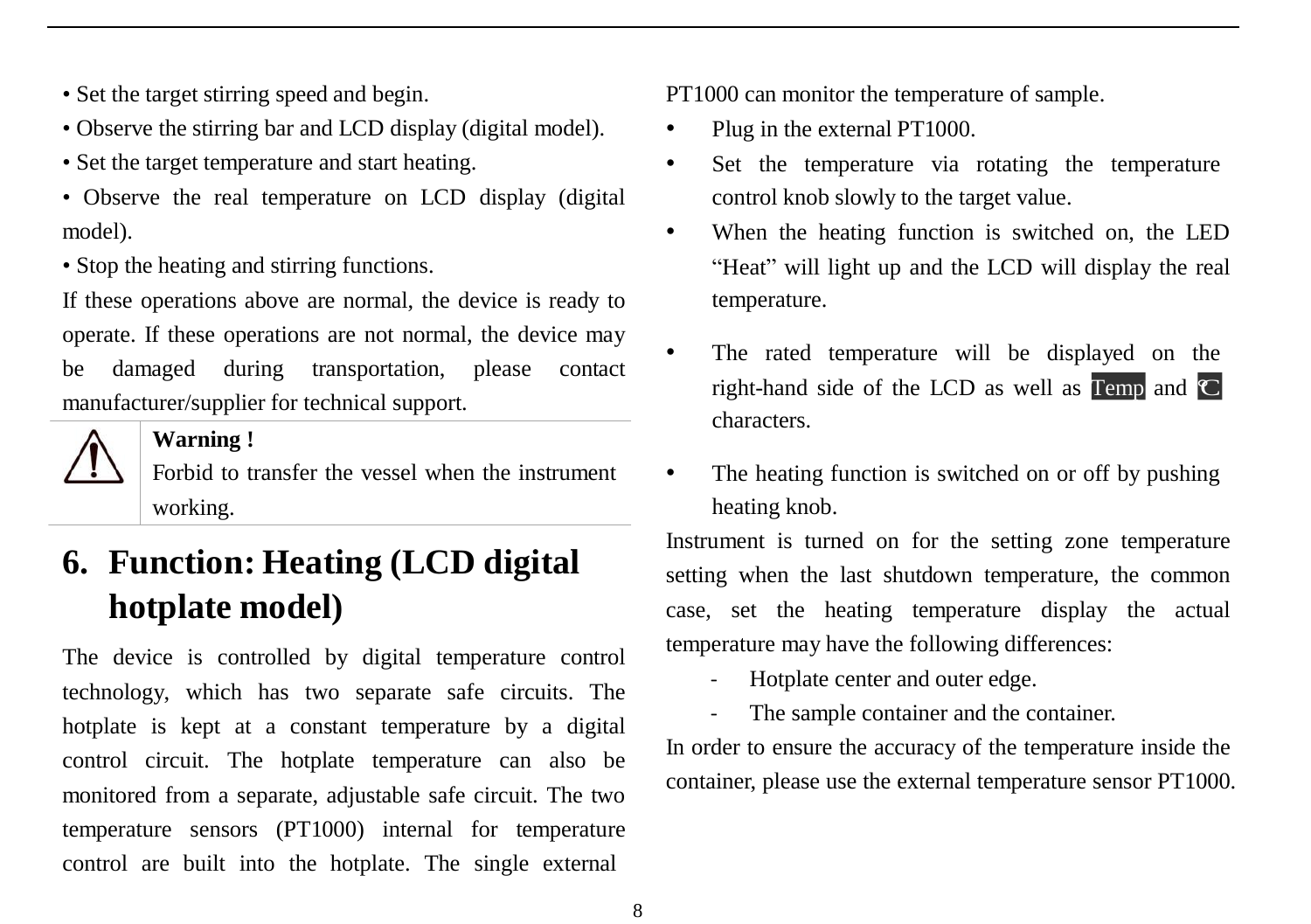### **6.1 Working with external temperature sensor**



#### Figure 6

The external temperature sensor PT1000 is the manufacture's standard accessory. If the sensor is plugged in, "Probe" will be shown on the digital display to indicate the sensor is operating. The setting value of external temperature sensors and actual temperature are displayed. Safe circuit controls hotplate temperature.

Comparing with the temperature control of the hotplate, the external temperature sensor can control the medium's temperature more precisely.

#### **6.2 Residual heat warning**(**HOT**)

In order to prevent the risk of burns from a hotplate, digital hotplate has a residual heat warning function. When the heating function is switched off and the heating plate temperature is still above 50°C, "Hot" will flash to warn that there is a hazard of burns from the hotplate. When the hotplate temperature drops to below 50 $\,$ ec, the unit will automatically switch off. If users want to turn off the LCD immediately, just pull out the plug directly. When the plug is pulled out, the residual heat warning function cannot be run.

### **7. Stirring (LCD digital model)**

The function "stirring" is switched on or off via rotating stirring knob. The speed is set on the knob (100 to 1500 rpm in steps of 10 rpm). When both of function heating and stirring are switched on and those above operations are done, the LCD will shift to the speed value and come back to the temperature value in about 5 seconds.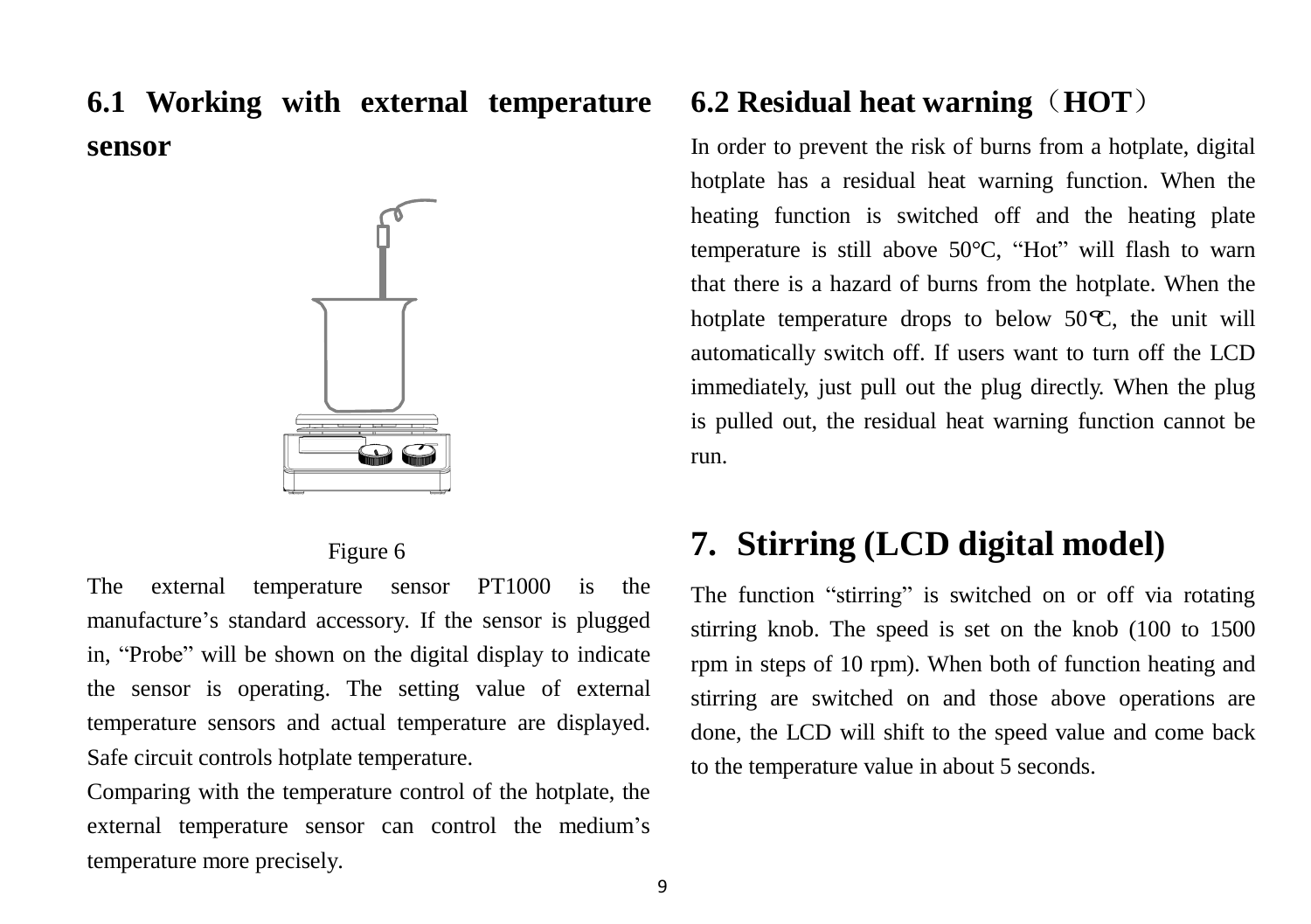**8. Remote Control (LCD digital model)**



The unit can be controlled from an external PC (using the dedicated software) via the RS232C serial interface fitted to the unit. Data communication from laboratory instrument to computer is only possible on demand of the computer.

- The functions of the interface lines between laboratory instrument and automation system are selected from the specified signals of the EIA-standard RS232C, corresponding with DIN66020 Part 1. The allotment of the bushing can be taken from Figure 7
- Transmission method: Asynchronous signal

transmission in start-stop-operation.

- Mode of transmission: Fully Duplex. 1 start bit; 7 character bits; 1 parity bit [straight (even]); 1 stop bit.
- Transmission speed: 9600 bit/s
- Start remote control knob LCD display " Remote ".



**Note:**

Forbid to insert or remove the RS232C

communication line when switch on!

## **9. Faults**

- Instruments can't be power ON
	- Check whether the power line is unplugged
	- Check whether the fuse is broken or loose
- Fault in power on self test
	- Switch OFF the unit, then switch ON and reset the instruments to factory default setting.
- Stir speed cannot reach set point
	- Excessive medium viscosity may cause abnormal speed reduction of the motor
	- Unit cannot be powered off when switched off.
		- Check if the residual heat warning function is still ON and hotplate temperature is above 50℃ (the LCD still work and "Hot" flash).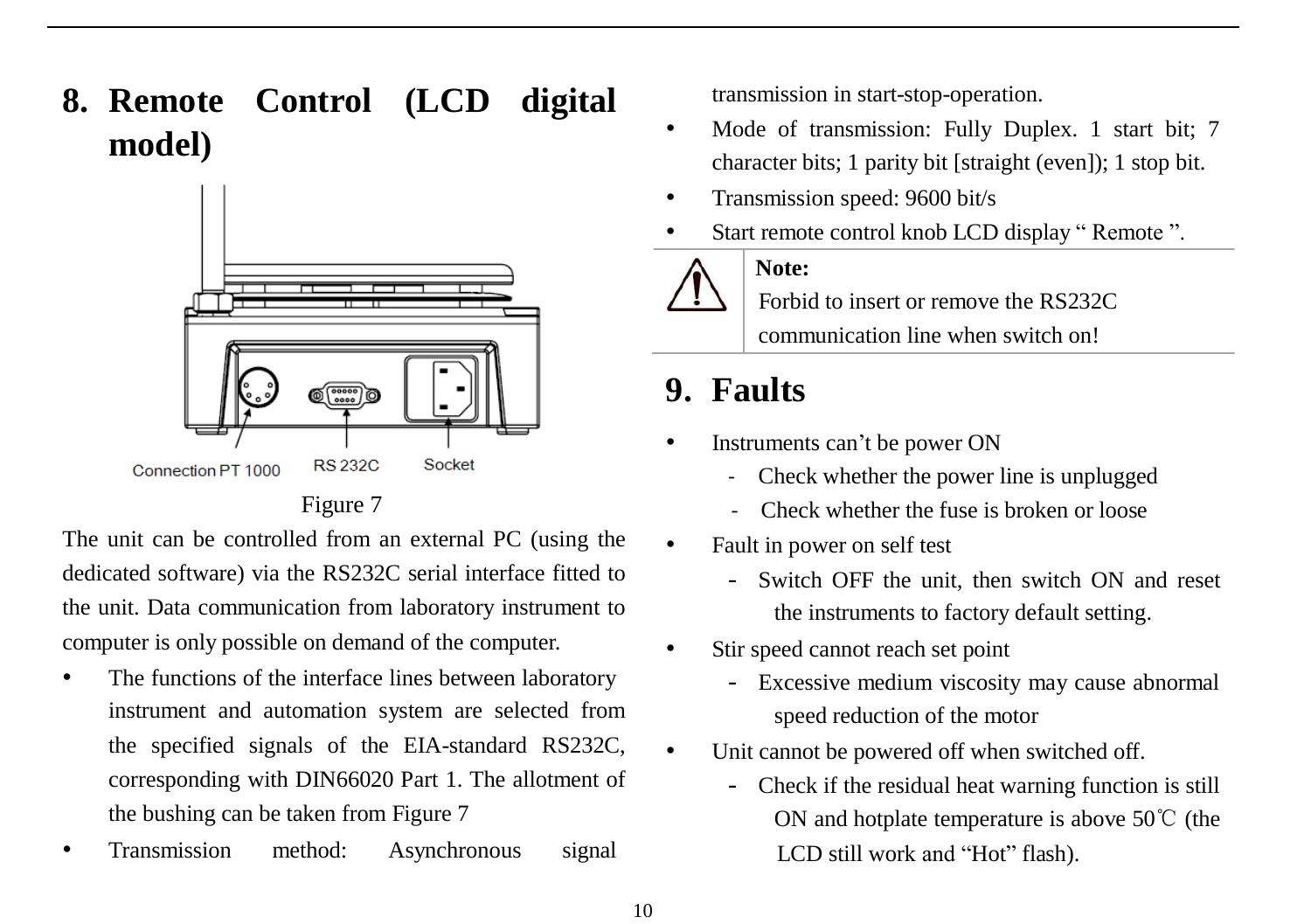*If these faults are not resolved, please contact manufacturer/supplier.*

## **10.Maintenance and Cleaning**

- Proper maintenance can keep instruments working properly and lengthen its lifetime.
- Do not spray cleanser into the instrument when cleaning.
- Unplug the power line when cleaning.
- Only use recommended cleansers:

| Dyes                          | Isopropyl alcohol        |  |
|-------------------------------|--------------------------|--|
| <b>Construction materials</b> | Water containing tenside |  |
|                               | / Isopropyl alcohol      |  |
| Cosmetics                     | Water containing tenside |  |
|                               | / Isopropyl alcohol      |  |
| <b>Foodstuffs</b>             | Water containing tenside |  |
| Fuels                         | Water containing tenside |  |

Before using other method for cleaning or decontamination, the user must ascertain with the manufacturer that this method will not harm the instrument. Wear the proper protective gloves during cleaning of the instrument.

#### **Note:**

- Electronic device can not clean with cleanser.
- If you require maintenance service, must be cleaned the instrument in advance to avoid pollution of hazardous substances, and to send back into original packing.
- If the instrument will not use for a long time, please switch off and place in a dry, clean, room temperature and stable location.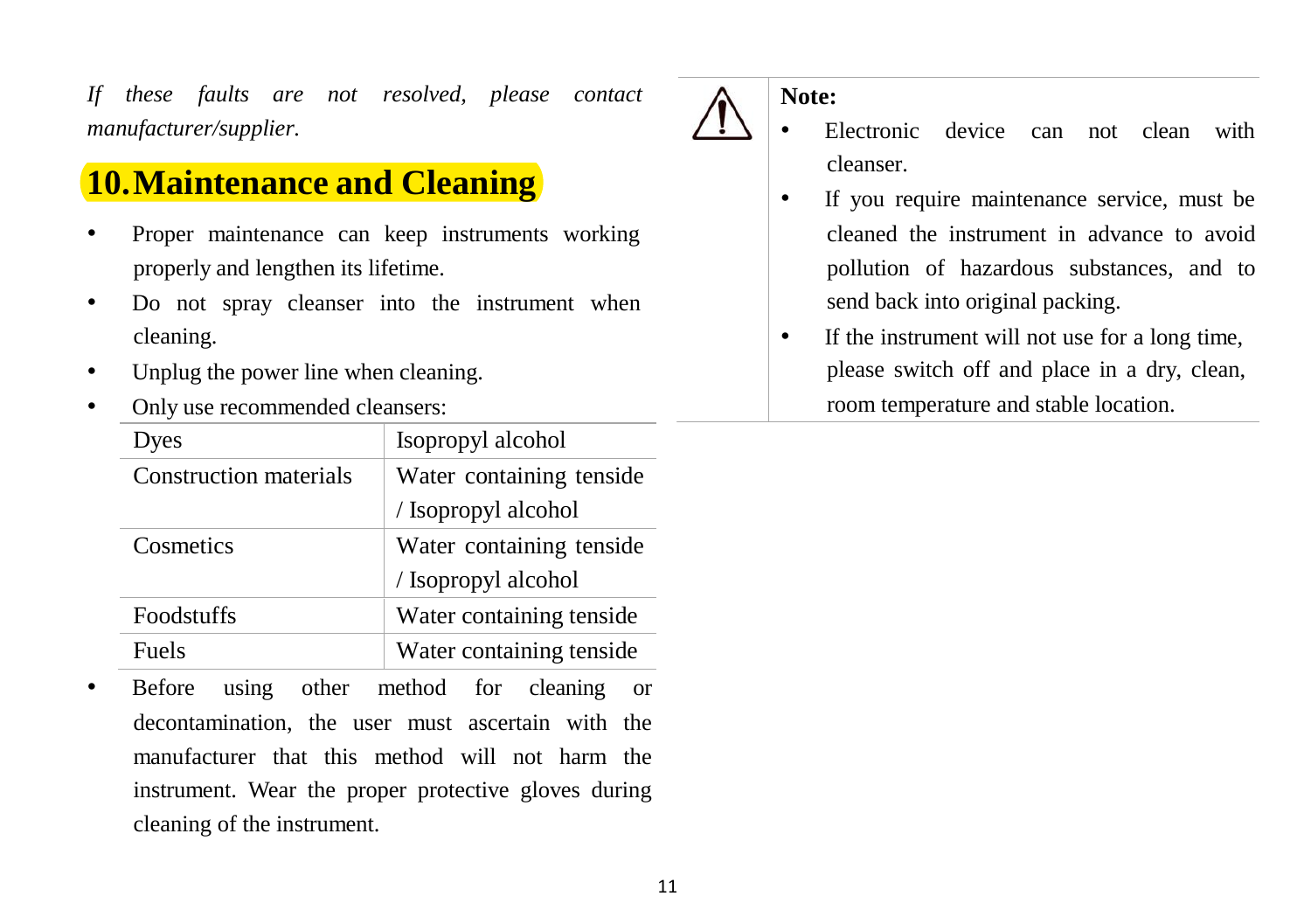## **11.Associated Standards and Regulations**

Construction in accordance with the following safety standards:

EN 61010-1

UL 3101-1

```
CAN/CSA C22.2(1010-1)
```
EN 61010-2-10

Construction in accordance with the following EMC standards:

EN 61326-1

Associated EU guidelines:

EMC-guidelines: 89/336/EWG

Instrument guidelines: 73/023/EWG

Changes or modifications not expressly approved by the party responsible for compliance could void the user's authority to operate the equipment.

NOTE: This equipment has been tested and found to comply with the limits for a Class A digital device, pursuant to Part 15 of the FCC Rules. These limits are designed to provide reasonable protection against harmful

interference when the equipment is operated in a commercial environment. This equipment generates, uses, and can radiate radio frequency energy and, if not installed and used in accordance with the instruction manual, may cause harmful interference to radio communications. Operation of this equipment in a residential area is likely to cause harmful interference in which case the user will be required to correct the interference at his own expense.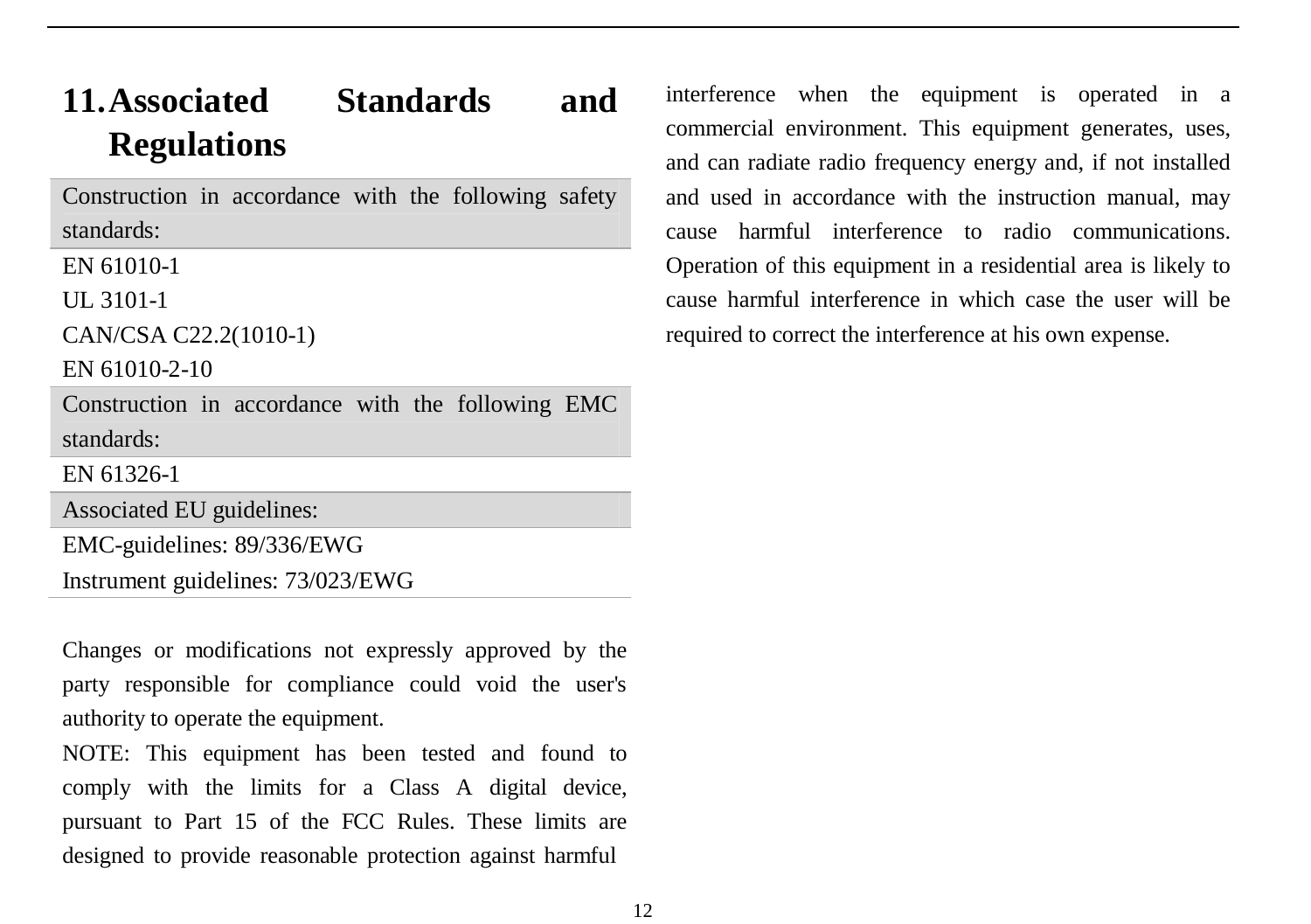## **12.Specifications**

|                                                 | <b>Specifications</b> |                 |  |
|-------------------------------------------------|-----------------------|-----------------|--|
| <b>Ifems</b>                                    | Digital model         | Classic model   |  |
| Voltage [VAC]                                   | 100-120/200-240       | 100-120/200-240 |  |
| Frequency [Hz]                                  | 50/60                 | 50/60           |  |
| Power [W]                                       | $*550$                | $*530$          |  |
|                                                 | 50                    | 30              |  |
| Stirring point<br>position quantity             | 1                     | 1               |  |
| Max. stirring<br>quantity $(H_2O)$ [1]          | 20                    | 20              |  |
| Max. magnetic bar<br>$[L \times \emptyset, mm]$ | $80 \times 0$         | $80 \times 0$   |  |
| Motor type                                      | DC brushless motor    |                 |  |
| Max. power input of<br>motor [W]                | 18                    | 18              |  |
| Max. power output<br>of motor [W]               | 10                    | 10              |  |
|                                                 | 100-1500,             | 0-1500          |  |
| Speed range [rpm]                               | increment: 10         |                 |  |
| Rotary speed display                            | <b>LCD</b>            | Scale           |  |

| Plate material                                 | Stainless steel/Ceramic coated |         |  |
|------------------------------------------------|--------------------------------|---------|--|
| Dimensions of                                  | $\phi$ 135                     | Ø 135   |  |
| workplate (mm)                                 |                                |         |  |
| *Heating power [W]                             | 500                            | 500     |  |
| *Temperature range                             | RT-340,                        | RT-340  |  |
| [e]                                            | increment: 1                   |         |  |
| *Temperature                                   | <b>LCD</b>                     |         |  |
| display $[C]$                                  |                                | Scale   |  |
| *Temperature                                   |                                |         |  |
| display accuracy                               | $\pm 0.1$                      |         |  |
| $\mathcal{C}$                                  |                                |         |  |
| *The safe                                      |                                |         |  |
| temperature of                                 | 360                            | 100-350 |  |
| hotplate $[°C]$                                |                                |         |  |
| *Temperature sensor                            | PT1000                         |         |  |
| in medium                                      |                                |         |  |
| *Control accuracy of                           |                                |         |  |
| heating                                        | $+0.2$                         |         |  |
| temp with temp<br>sensor $[$ <sup>°C</sup> $]$ |                                |         |  |
| <i><b>*Residual heat</b></i>                   | 50°C                           |         |  |
| warning                                        |                                |         |  |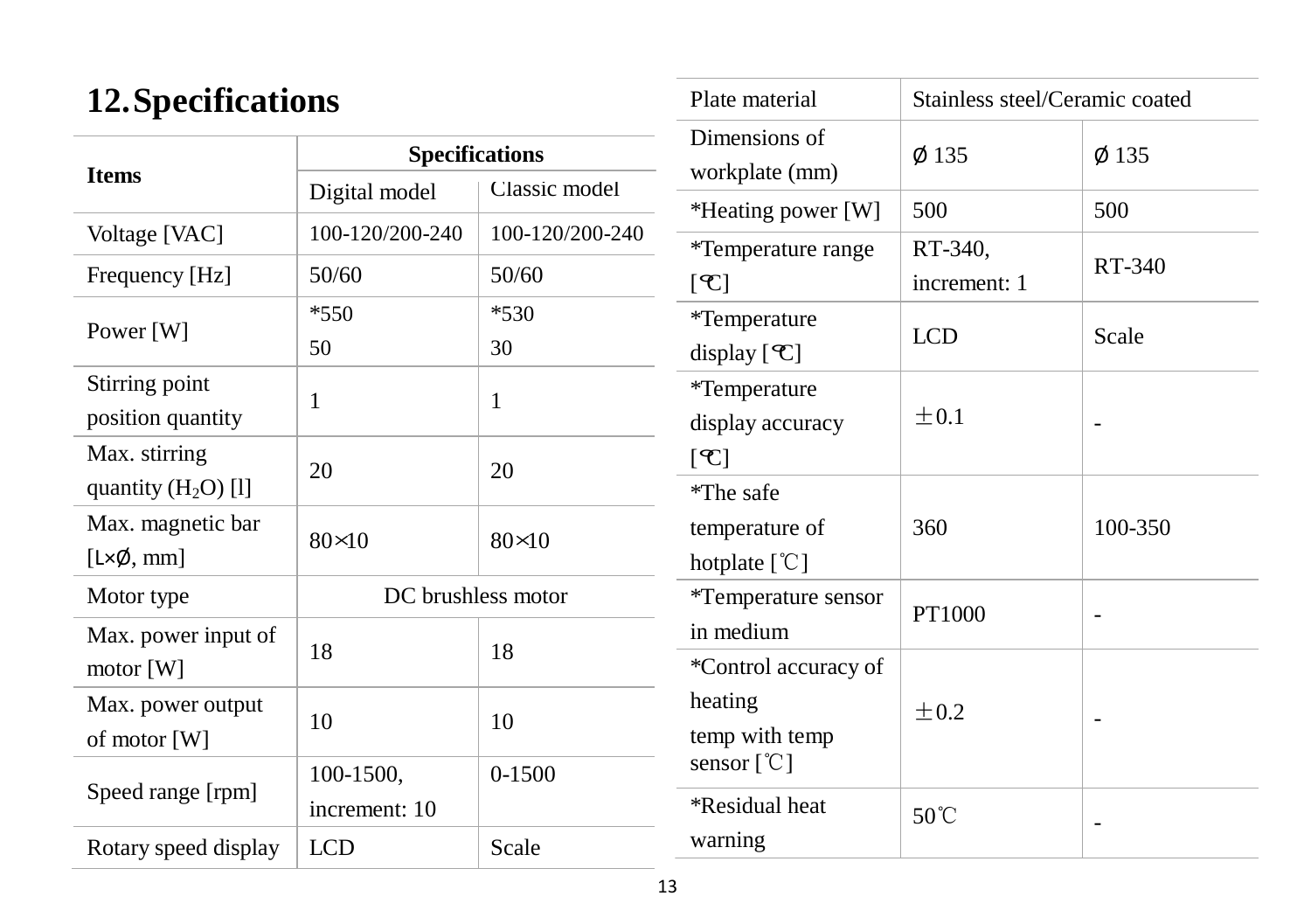| Dimensions (mm)                                             | 280 × 60 × 85 |              | <b>13. Ordering Information</b>                                                                                            |                                                                                                                          |
|-------------------------------------------------------------|---------------|--------------|----------------------------------------------------------------------------------------------------------------------------|--------------------------------------------------------------------------------------------------------------------------|
| Weight [kg]                                                 | 2.8           | 2.8          | Cat No.                                                                                                                    | <b>Descriptions</b>                                                                                                      |
| ambient<br>Permitted<br>temperature $[$ $C]$                |               | $5-40$       | 861442017777                                                                                                               | MS-H-Pro <sup>+</sup> Digital Hotplate Magnetic<br>Stirrer, Ceramic Coated Hotplate, USA                                 |
| Permitted<br>relative<br>humidity                           | 80%<br>IP42   |              |                                                                                                                            | plug, 100V-120V, 50Hz/60Hz                                                                                               |
| Protection class acc.<br>to DIN 60529                       |               |              | 8614242127777                                                                                                              | MS-H-Pro <sup>+</sup> Digital Hotplate Magnetic<br>Stirrer, Ceramic Coated Hotplate, Cn<br>200V-240V, 50Hz/60Hz<br>plug, |
| N/A<br>RS232 interface<br>Yes<br>*Hotplate model<br>Table 4 |               | 861442227777 | MS-H-Pro <sup>+</sup> Digital Hotplate Magnetic<br>Stirrer, Ceramic Coated Hotplate, Euro<br>200V-240V, 50Hz/60Hz<br>plug, |                                                                                                                          |
|                                                             |               |              | 861242327777                                                                                                               | MS-H-Pro <sup>+</sup> Digital Hotplate Magnetic<br>Stirrer, Ceramic Coated Hotplate, UK<br>200V-240V, 50Hz/60Hz<br>plug, |
|                                                             |               |              | 811121027777                                                                                                               | MS-H-S Classic Hotplate Magnetic<br>Stirrer, ceramic coated hotplate, USA<br>plug, 100V-120V, 50Hz/60Hz                  |
|                                                             |               |              | 811121017777                                                                                                               | MS-H-S Classic Hotplate Magnetic<br>Stirrer, ceramic coated hotplate, Cn<br>plug, 200V-240V, 50Hz/60Hz                   |
|                                                             |               |              | 811121057777                                                                                                               | MS-H-S Classic Hotplate Magnetic<br>Stirrer, ceramic coated hotplate, Euro                                               |
|                                                             |               |              |                                                                                                                            |                                                                                                                          |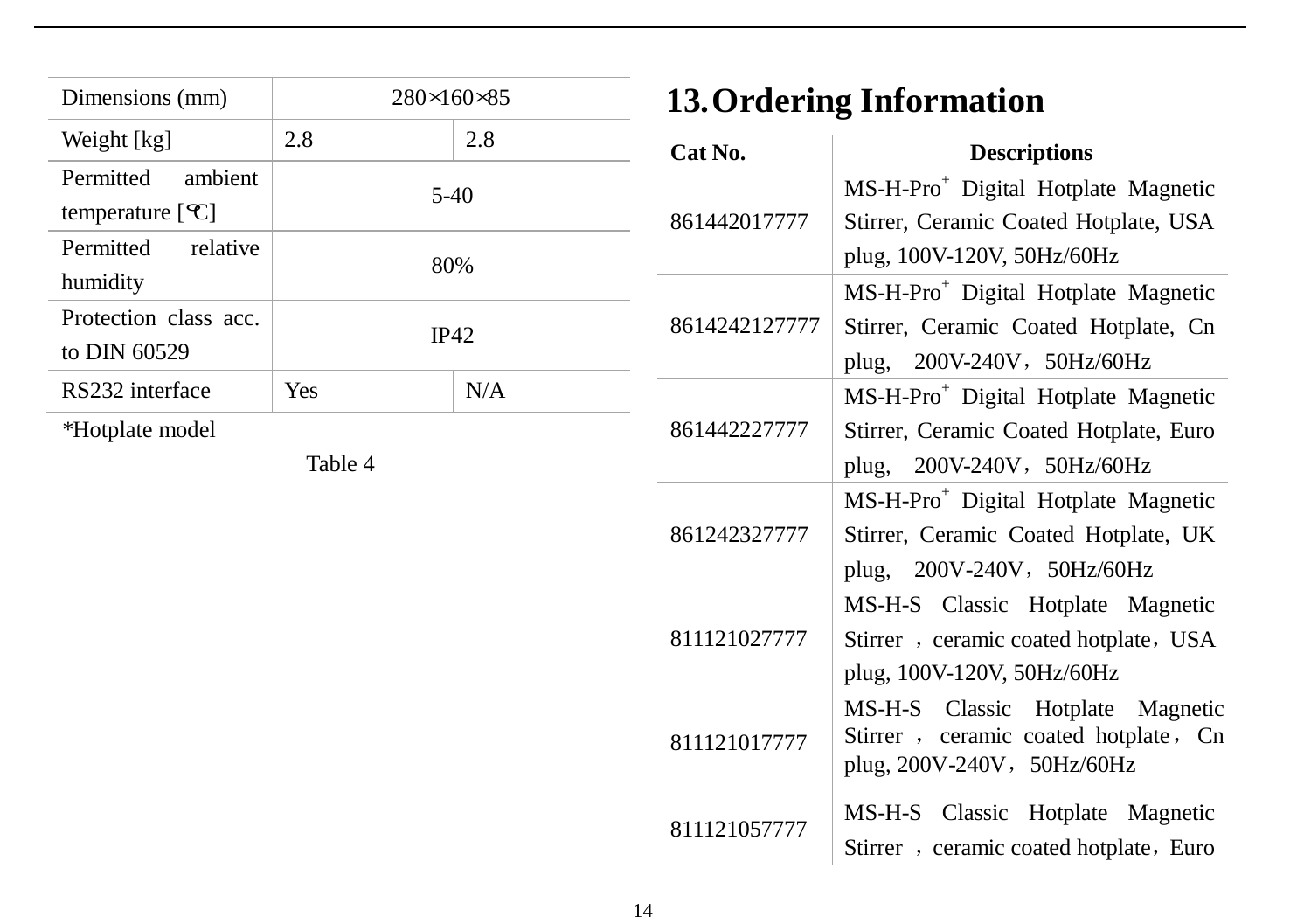| Cat No.                      | <b>Descriptions</b>                                                                                                                      | Cat No.            | <b>Descriptions</b>                                                                                                                           |
|------------------------------|------------------------------------------------------------------------------------------------------------------------------------------|--------------------|-----------------------------------------------------------------------------------------------------------------------------------------------|
|                              | plug, 200V-240V, 50Hz/60Hz                                                                                                               |                    | 50Hz/60Hz                                                                                                                                     |
| 811121067777                 | MS-H-S Classic Hotplate Magnetic<br>Stirrer, ceramic coated hotplate, UK<br>plug, 200V-240V, 50Hz/60Hz                                   | 811111087777       | MS-S Classic Magnetic Stirrer, ceramic<br>coated hotplate, Euro plug 100-240V,<br>50Hz/60Hz                                                   |
| 811113157777                 | MS-Pro LCD Digital Magnetic Stirrer,<br>ceramic coated hotplate, USA plug,<br>100V-120V, 50Hz/60Hz                                       | 811111137777       | MS-S Classic Magnetic Stirrer, ceramic<br>coated hotplate, UK plug, 100-240V,<br>50Hz/60Hz                                                    |
|                              | MS-Pro LCD Digital Magnetic Stirrer,                                                                                                     | <b>Accessories</b> |                                                                                                                                               |
| 811113147777<br>811113077779 | ceramic coated hotplate, Cn plug,<br>200V-240V, 50Hz/60Hz<br>MS-Pro LCD Digital Magnetic Stirrer,<br>ceramic coated hotplate, Euro plug, | 18900016           | PT1000-A<br>Temperature sensor<br>for<br>digital<br>hotplate model, used<br>for<br>$MS-H-Pro^{+}$ ,<br>MS7-H550-Pro<br>&<br>MS7-H550-S, 230mm |
| 811113167777                 | 200V-240V, 50Hz/60Hz<br>MS-Pro LCD Digital Magnetic Stirrer,<br>ceramic coated hotplate, UK plug,<br>200V-240V, 50Hz/60Hz                | 18900136           | PT1000-B Glass coated temperature<br>sensor for digital hotplate model, used<br>for $MS-H-Pro^+$ , MS7-H550-Pro &<br>MS7-H550-S, 230mm        |
| 811111127777                 | MS-S Classic Magnetic Stirrer, ceramic                                                                                                   | 18900017           | Support clamp of PT1000                                                                                                                       |
|                              | coated hotplate, USA plug 100-240V,<br>50Hz/60Hz                                                                                         | 18900001           | MS 135.1 Carrier plate, used with MS<br>135.2-5                                                                                               |
| 811111117777                 | MS-S Classic Magnetic Stirrer, ceramic<br>coated hotplate, Cn plug, 100-240V,                                                            | 18900002           | MS135.2 Red quarter pie, 11 holes, 4<br>ml reaction vessel, Ø15.2mm, 20mm                                                                     |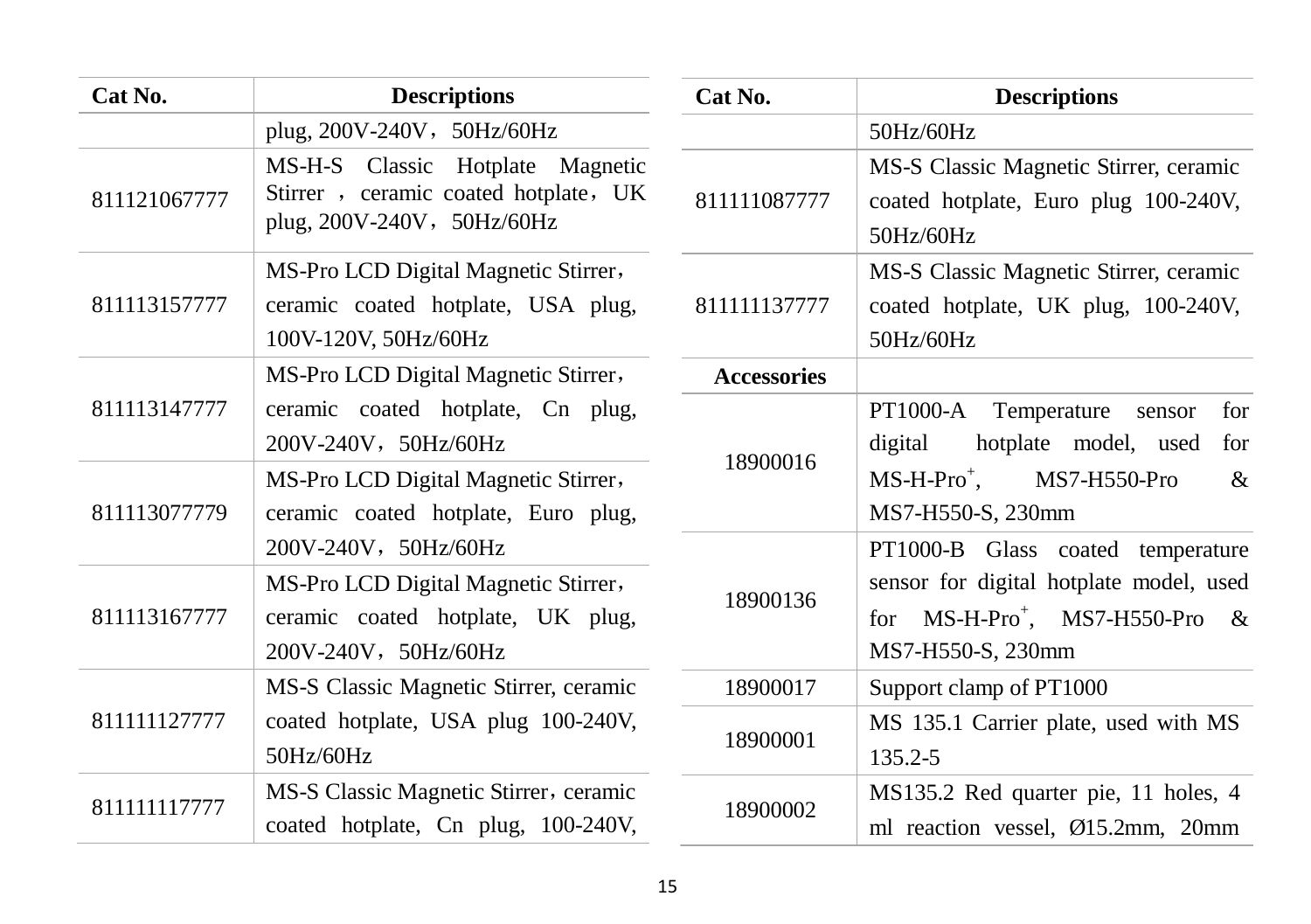| Cat No.  | <b>Descriptions</b>                        | Cat No.  | <b>Descriptions</b>                     |
|----------|--------------------------------------------|----------|-----------------------------------------|
|          | depth                                      | 18900083 | Reaction block for 500ml round bottom   |
| 18900003 | MS135.3 Purple quarter pie, 4 holes, 20    |          | flask(one flask capacity)               |
|          | ml reaction vessel, Ø28mm, 24mm            | 18900006 | Stirrer bar $(10mm x 6mm)$ , $1pc/pk$   |
|          | depth                                      | 18900007 | Stirrer bar (15mm x 8mm),<br>1pc/pk     |
| 18900004 | MS135.4 Blue quarter pie, 4 holes, 30      | 18900008 | Stirrer bar (20mm x 8mm),<br>1pc/pk     |
|          | ml reaction vessel, Ø28mm, 30mm            | 18900009 | Stirrer bar (25mm x 8mm), 1pc/pk        |
|          | depth                                      | 12500005 | Stirrer bar (30mm x 6mm),<br>1pc/pk     |
| 18900005 | MS135.5 Black quarter pie, 4 holes, 40     | 18900011 | Stirrer bar (40mm x 8mm),<br>1pc/pk     |
|          | ml reaction vessel, Ø28mm, 43mm            | 12500004 | Stirrer bar (50mm x 8mm),<br>1pc/pk     |
|          | depth                                      | 18900013 | Stirrer bar (65mm x 8mm),<br>1pc/pk     |
| 18900048 | MS135.6 Green quarter pie, 6 holes,        | 18900014 | Stirrer bar (80mm x 13mm),<br>1pc/pk    |
|          | 8ml reaction vessel, Ø17.75mm, 26mm        | 18900015 | Stirrer bar remover, 1pc/pk             |
|          | depth                                      |          | F100 protective cover, for non-hotplate |
| 18900049 | MS135.7 Golden quarter pie, 4 holes,       | 18900018 | model                                   |
|          | reaction<br>$Ø21.6mm$ ,<br>16ml<br>vessel, | 18900019 | F101 protective cover, for hotplate     |
|          | 31.7mm depth                               |          | model                                   |
| 18900080 | Reaction block for 50ml round bottom       |          | Table 5                                 |
|          | flask(one flask capacity)                  |          |                                         |
| 18900081 | Reaction block for 100ml round bottom      |          |                                         |
|          | flask(one flask capacity)                  |          |                                         |
| 18900082 | Reaction block for 250ml round bottom      |          |                                         |
|          | flask(one flask capacity)                  |          |                                         |